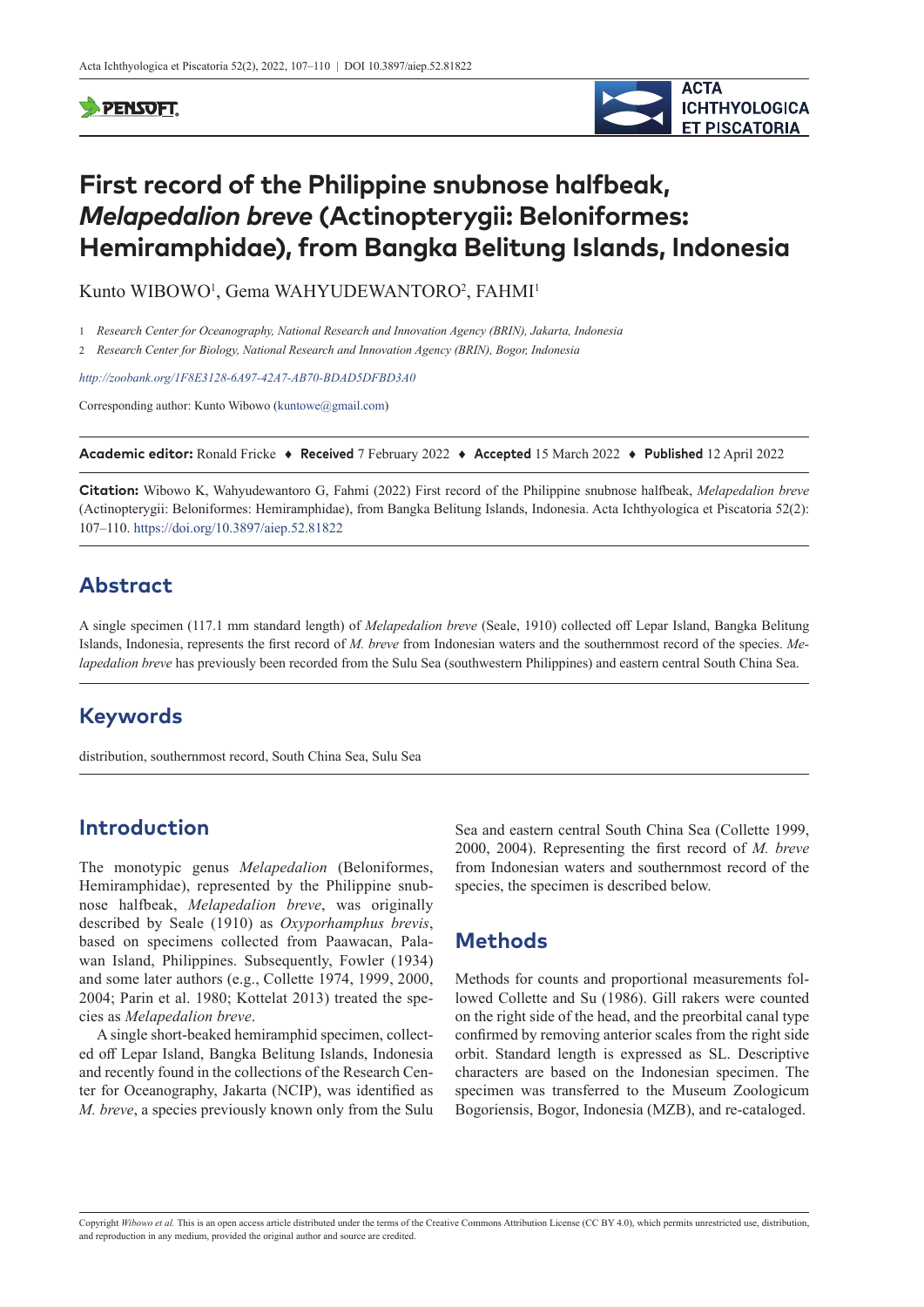**Family Hemiramphidae Gill, 1859** *Melapedalion* **Fowler, 1934**

*Melapedalion breve* **(Seale, 1910)**

(Figs. 1 and 2)

**Material examined.** MZB.26439, 117.1 mm SL, Lepar Island, Bangka Belitung Islands, Indonesia, 02°53′16.2′′S, 106°48′35.5′′E, 1 m depth, beach seine, Fahmi, 1 October 2010.

**Description.** Dorsal fin rays 16; anal fin rays 15; pectoral fin rays 12; pelvic fin rays 6; gill rakers on first gill arch  $8 + 20 = 28$ ; pre-dorsal scales ca. 37. Morphometrics (expressed as percentage of SL): head length 23.9% of SL; snout length 7.8% of SL; upper jaw length 6.4% of SL; upper jaw width 6.2% of SL; lower jaw length 3.0% of SL; preorbital length 7.8% of SL; orbit diameter 6.4% of SL; pectoral fin length 13.0% of SL; distance from base of uppermost pectoral-fin ray to base of anteriormost pelvic-fin ray 34.1% of SL; distance from base of anteriormost pelvic-fin ray to base of caudal fin 44.4% of SL; dorsal-fin base length 15.7% of SL; anal-fin base length 12.0% of SL.

Body elongate, subcylindrical; dorsal profile rising slowly from snout tip to above pectoral fin insertion, thereafter parallel to body axis to dorsal fin origin before lowering slowly to upper caudal-fin base; ventral profile sloping gradually from tip of lower jaw to below posterior margin of opercle, thereafter parallel with body axis to anal fin, before elevating gradually to lower caudal-fin base. Upper jaw short, triangular in dorsal view; dorsal surface covered with scales. Lower jaw slightly longer than upper jaw, with distinct symphysial knob. Jaws with short, minute, dense, conical teeth.

Dorsal and anal fins located on posteriormost quarter of body. Origin of first dorsal-fin ray above anus; base of dorsal fin slightly longer than that of anal fin; posteriormost point of dorsal-fin base slightly posterior to posteriormost point of anal-fin base. Origin of first anal-fin ray below origin of fourth dorsal-fin ray. Pelvic fin short, posteriorly depressed fin not reaching anus; located slightly anterior to mid body length; distance from upper insertion of pectoral-fin base to origin of pelvic fin less than that from origin of pelvic fin to caudal-fin base. Pectoral fins short, not reaching posterior nasal pit when folded forward; uppermost part of pectoral-fin base distinctly higher than snout tip; located slightly posterior to dorsoposterior margin of opercle. Caudal fin deeply forked; lower lobe longer than upper lobe.

Nasal papillae short, rounded, length less than half pupil diameter. Preorbital canal T-shaped, with posterior branch. Preorbital ridge well developed. Posterior margins of preopercle and opercle smooth. Body scales cycloid. Scales on dorsal surface of snout. Lateral line with one branch ascending toward pectoral fin origin.

*Color when fresh* (Fig. 1A). Head greenish dorsally, whitish ventrally. Upper and lower jaws reddish. Body whitish, with silvery and narrow dark lateral stripes. Pectoral and pelvic fins uniformly translucent whitish; a black spot on base and upper insertion of pectoral fin. Dorsal, anal, and caudal fins translucent yellowish; anterior tips of dorsal and anal fins, and upper and lower caudal-fin lobes distinctly black.

*Color of preserved specimen* (Fig. 1B). Head blackish dorsally, with silvery lacrimal and operculum. Body yellowish-brown, with silvery and narrow dark lateral stripes. All fins whitish, with distinct dark spot on upper insertion of pectoral fin, anterior dorsal and anal fins, and upper and lower caudal-fin lobes.



**Figure 1.** Photographs of *Melapedalion breve* collected from Lepar Island, Bangka Belitung Islands, Indonesia. (**A**) fresh and (**B**) preserved specimens of MZB.26439, 117.1 mm SL.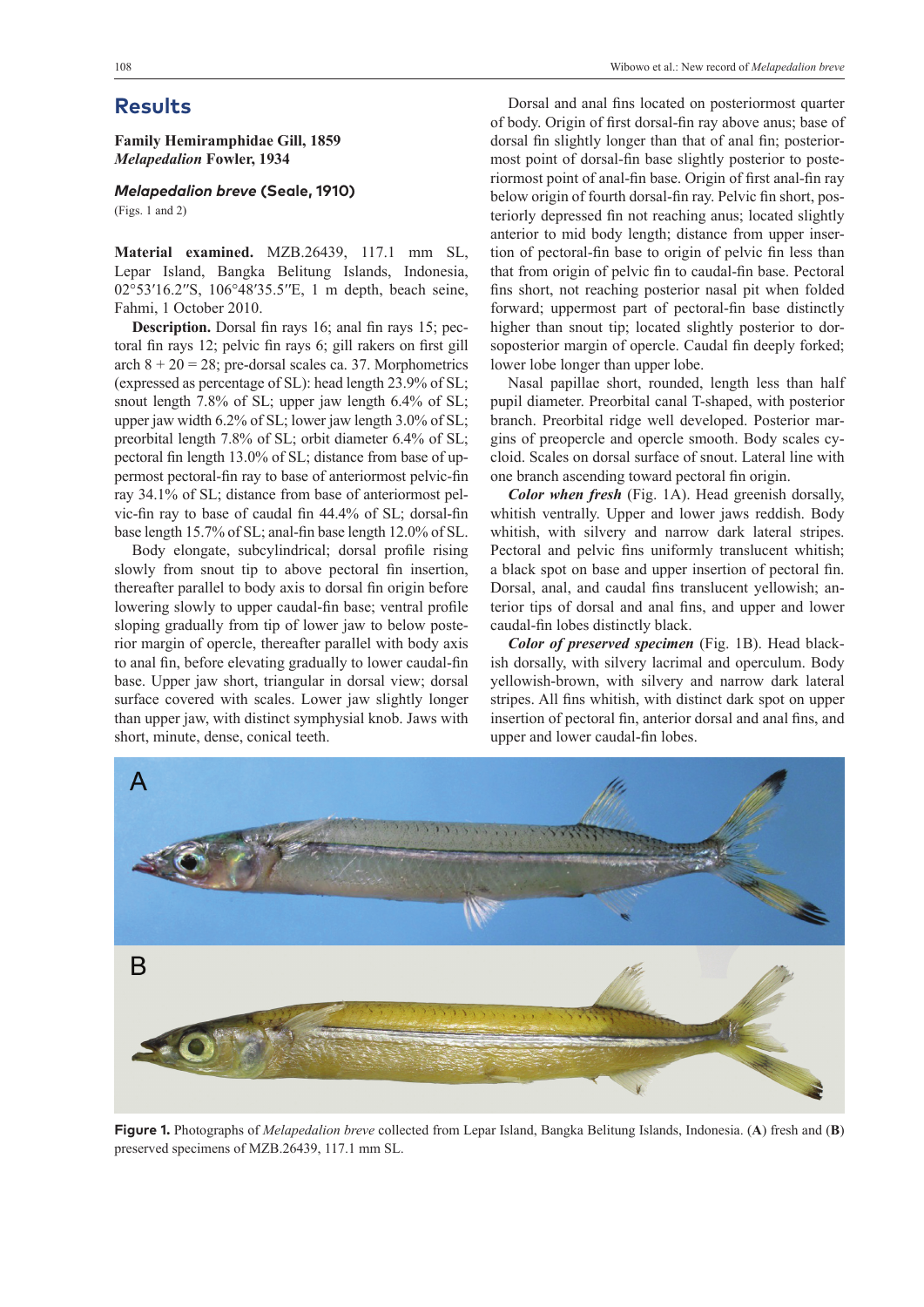

**Figure 2.** Distributional records of *Melapedalion breve*, based on Collette (1999) (red shading) and the presently reported study (star).

# **Discussion**

The Bangka Island specimen agreed closely with the diagnostic characters and morphological description of *Melapedalion breve* (Seale, 1910) given by Collette (1999): e.g., pectoral fin short (13.0% of SL); pectoral-fin rays 12; nasal papillae rounded; scales present on dorsum of snout; preorbital ridge well developed; gill rakers on first gill arch 28; lateral line with one branch ascending toward pectoral fin origin; lower jaw short, only slightly longer than upper jaw; preorbital canal T-shaped, with posterior branch; caudal fin deeply forked, with slightly elongate lower lobe.

The monotypic genus *Melapedalion* is most similar to two other monotypic genera, *Arrhamphus* Günther, 1866 and *Chriodorus* Goode et Bean, 1882, as well as *Oxyporhamphus* Gill, 1864, in having greatly reduced lower jaw length (Collette 2004). However, the latter is distinguished from the three former genera in having the anterior margin of the upper jaw straight (not forming a prominent triangular anterior projection) and a longer pectoral fin (Collette 1999, 2004). Detailed comparisons between *Melapedalion breve* and *Arrhamphus* and *Chriodorus* were given by Collette (1974), the former being distinguished from

# **References**

- Collette BB (1974) The garfishes (Hemiramphidae) of Australia and New Zealand. Records of the Australian Museum 29(2): 11–105. <https://doi.org/10.3853/j.0067-1975.29.1974.231>
- Collette BB (1999) Hemiramphidae—Halfbeaks. Pp. 2180–2196. In: Carpenter KE, Niem VH (Eds) Species identification guide for fish-

the others as follows: preorbital canal with a posterior branch (vs. preorbital canal simple, without a posterior branch); distinct black tips on upper and lower caudal-fin lobes, and on anterior dorsal and anal fins (vs. no distinct black spots on fins); greater number of gill rakers [this study: 28 (vs. 21–25)]; and greater number of vertebrae.

*Melapedalion breve* has previously been recorded from the Sulu Sea (southwestern Philippines) and eastern central South China Sea (Collette 1999: unnumbered fig; Fig. 2). The specimen described herein, representing the first record of *M. breve* from Indonesia and southernmost record of the species (Fig. 2), suggests that *M. breve* is widely distributed in the South China Sea. The specimen was collected together with silverbiddy (genus *Gerres*) and silverside (genus *Atherinomorus*) fishes in a coastal area (1 m depth) characterized by a sandy bottom with patchy seagrass beds.

# **Acknowledgments**

We are especially grateful to Dr Graham S. Hardy (Ngunguru, New Zealand) for reading the manuscript and providing help with English.

ery purposes—The living marine resources of the western central Pacific—Bony Fishes—Part 2 (Mugilidae to Carangidae). FAO, Rome.

Collette BB (2000) Hemiramphidae (halfbeaks). Pp. 599–600. In: Randall JE, Lim KKP (Eds) A checklist of the fishes of the South China Sea. Raffles Bulletin of Zoology No. 8.